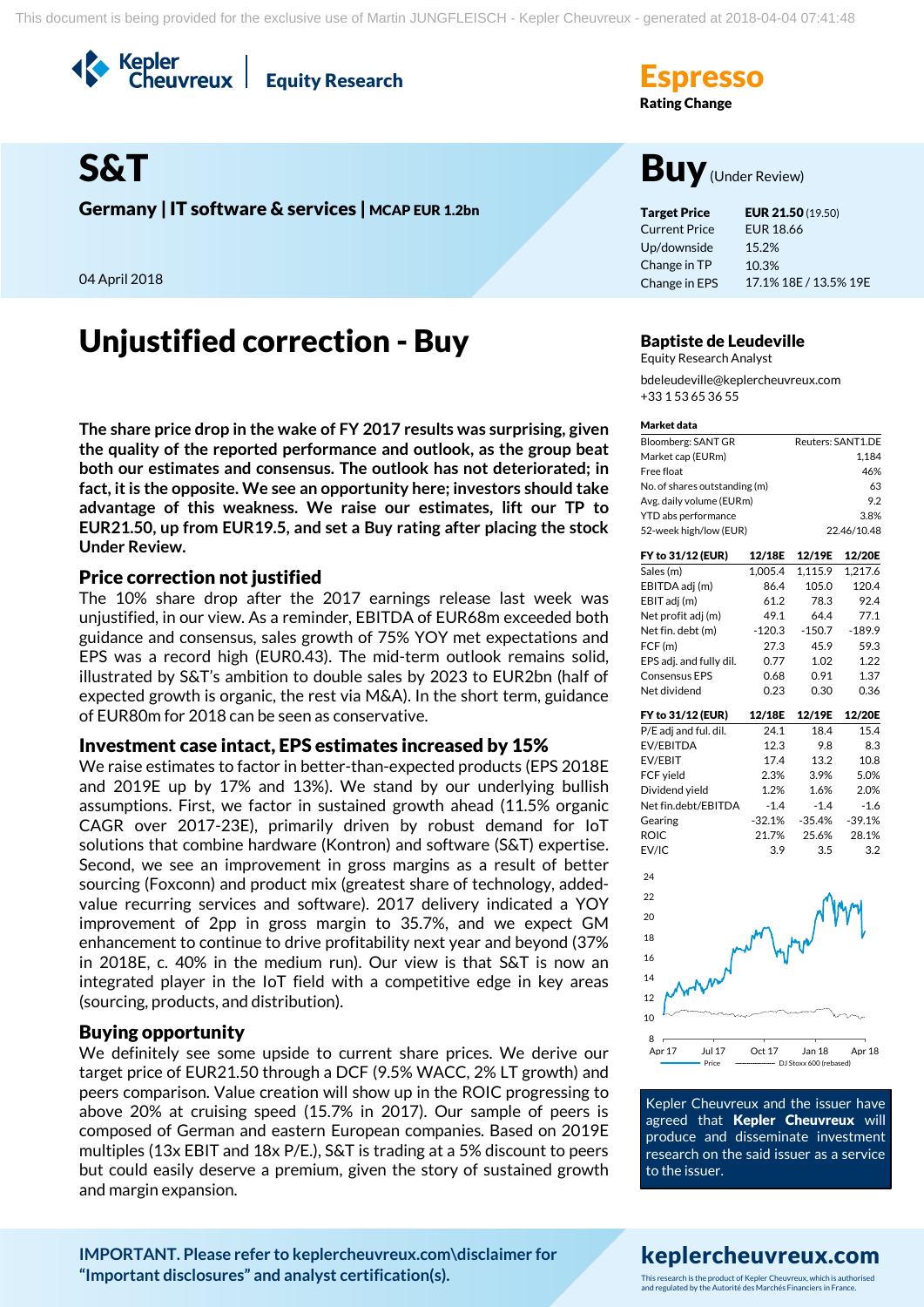

# Key financials

| <b>FY to 31/12 (EUR)</b>                            | 2013           | 2014           | 2015           | 2016             | 2017            | 2018E          | 2019E          | <b>2020E</b>   |
|-----------------------------------------------------|----------------|----------------|----------------|------------------|-----------------|----------------|----------------|----------------|
| <b>Income Statement (EURm)</b>                      |                |                |                |                  |                 |                |                |                |
| Sales                                               | 338.0          | 385.5          | 468.2          | 503.6            | 882.0           | 1,005.4        | 1,115.9        | 1,217.6        |
| % Change                                            | $-0.4%$        | 14.1%          | 21.5%          | 7.6%             | 75.1%           | 14.0%          | 11.0%          | 9.1%           |
| <b>EBITDA</b> adjusted                              | 20.1           | 22.8           | 28.4           | 34.4             | 68.1            | 86.4           | 105.0          | 120.4          |
| EBITDA margin (%)                                   | 6.0%           | 5.9%           | 6.1%           | 6.8%             | 7.7%            | 8.6%           | 9.4%           | 9.9%           |
| <b>EBIT</b> adjusted                                | 14.4           | 16.6           | 20.6           | 24.1             | 41.8            | 61.2           | 78.3           | 92.4           |
| EBIT margin (%)<br>Net financial items & associates | 4.2%<br>$-2.2$ | 4.3%<br>$-1.8$ | 4.4%<br>$-2.2$ | 4.8%<br>$-4.0$   | 4.7%<br>$-6.4$  | 6.1%<br>$-3.9$ | 7.0%<br>$-3.9$ | 7.6%<br>$-3.9$ |
| Others                                              | 0.0            | 0.0            | 0.0            | 0.0              | 0.0             | 0.0            | 0.0            | 0.0            |
| Tax                                                 | $-0.1$         | $-0.8$         | $-0.8$         | 0.3              | $-6.0$          | $-5.7$         | $-7.4$         | $-8.8$         |
| Net profit from continuing operations               | 12.0           | 14.0           | 17.7           | 20.4             | 29.4            | 51.6           | 66.9           | 79.6           |
| Net profit from discontinuing activities            | 0.0            | 0.0            | 0.0            | 0.0              | 0.0             | 0.0            | 0.0            | 0.0            |
| Net profit before minorities                        | 12.0           | 14.0           | 17.7           | 20.4             | 29.4            | 51.6           | 66.9           | 79.6           |
| Net profit reported                                 | 11.8           | 12.9           | 15.8           | 14.6             | 22.5            | 49.1           | 64.4           | 77.1           |
| Net profit adjusted                                 | 11.8           | 12.9           | 17.7           | 14.6             | 22.5            | 49.1           | 64.4           | 77.1           |
| <b>Cash Flow Statement (EURm)</b>                   |                |                |                |                  |                 |                |                |                |
| Cash flow from operating activities                 | 9.9            | 18.2           | 24.3           | 57.5             | 39.2            | 57.5           | 78.2           | 93.4           |
| Capex                                               | $-5.8$         | $-5.8$         | $-9.5$         | $-9.3$           | $-23.0$         | $-30.2$        | $-32.4$        | $-34.1$        |
| Free cash flow<br>Acquisitions & Divestments        | 4.1<br>5.3     | 12.4<br>$-3.0$ | 14.8<br>$-0.4$ | 48.2<br>$-64.5$  | 16.2<br>$-16.2$ | 27.3<br>0.0    | 45.9<br>0.0    | 59.3<br>0.0    |
| Dividend paid                                       | $-0.3$         | $-3.8$         | $-4.1$         | $-7.8$           | $-7.0$          | $-8.8$         | $-15.5$        | $-20.1$        |
| Others                                              | $-4.4$         | 8.5            | $-1.0$         | 44.0             | 86.9            | 0.0            | 0.0            | 0.0            |
| Change in net financial debt                        | 4.7            | 14.0           | 9.2            | 19.7             | 79.9            | 18.5           | 30.4           | 39.2           |
| <b>Balance Sheet (EURm)</b>                         |                |                |                |                  |                 |                |                |                |
| Intangible assets                                   | 44.8           | 57.1           | 72.8           | 183.2            | 189.9           | 194.0          | 198.4          | 203.3          |
| Tangible assets                                     | 9.0            | 11.4           | 15.2           | 27.5             | 31.9            | 32.9           | 34.0           | 35.2           |
| Financial & other non-current assets                | 13.9           | 17.4           | 33.1           | 37.5             | 46.2            | 46.2           | 46.2           | 46.2           |
| Total shareholders' equity                          | 71.2           | 89.7           | 102.2          | 241.1            | 331.9           | 374.6          | 426.0          | 485.6          |
| Pension provisions                                  | 0.0            | 0.0            | 0.0            | 0.0              | 0.0             | 0.0            | 0.0            | 0.0            |
| Liabilities and provisions                          | 148.9          | 183.3          | 216.8          | 427.7            | 473.0           | 497.5          | 517.2          | 535.3          |
| Net financial debt                                  | 9.3            | 1.5            | $-9.4$         | $-32.0$          | $-101.8$        | $-120.3$       | $-150.7$       | $-189.9$       |
| Working capital requirement                         | 23.9           | 22.3           | 1.6            | 19.3             | 28.0            | 47.2           | 62.6           | 76.9           |
| <b>Invested Capital</b>                             | 77.6           | 90.8           | 89.5           | 230.0            | 249.8           | 274.0          | 295.0          | 315.4          |
| Per share data                                      |                |                |                |                  |                 |                |                |                |
| EPS adjusted                                        | 0.30           | 0.32           | 0.41           | 0.33             | 0.43            | 0.77           | 1.02           | 1.22           |
| EPS adj and fully diluted<br>% Change               | 0.30<br>17.0%  | 0.32<br>4.9%   | 0.40<br>26.8%  | 0.32<br>$-19.5%$ | 0.43<br>34.7%   | 0.77<br>78.1%  | 1.02<br>31.3%  | 1.22<br>19.7%  |
| <b>EPS</b> reported                                 | 0.30           | 0.32           | 0.36           | 0.33             | 0.43            | 0.77           | 1.02           | 1.22           |
| Cash flow per share                                 | 0.25           | 0.44           | 0.56           | 1.31             | 0.76            | 0.91           | 1.23           | 1.47           |
| Book value per share                                | 1.76           | 2.12           | 2.29           | 3.50             | 5.88            | 5.48           | 6.29           | 7.23           |
| Dividend per share                                  | 0.06           | 0.07           | 0.08           | 0.10             | 0.13            | 0.23           | 0.30           | 0.36           |
| Number of shares, YE (m)                            | 39.20          | 41.00          | 43.51          | 44.00            | 51.93           | 63.44          | 63.44          | 63.44          |
| Ratios                                              |                |                |                |                  |                 |                |                |                |
| <b>ROE (%)</b>                                      | 18.1%          | 16.6%          | 18.9%          | 11.5%            | 9.8%            | 15.0%          | 17.2%          | 18.0%          |
| <b>ROIC (%)</b>                                     | 17.7%          | 18.3%          | 21.3%          | 14.0%            | 16.2%           | 21.7%          | 25.6%          | 28.1%          |
| Net fin. debt / EBITDA (x)                          | 0.5            | 0.1            | $-0.3$         | $-0.9$           | $-1.5$          | $-1.4$         | $-1.4$         | $-1.6$         |
| Gearing (%)                                         | 13.1%          | 1.6%           | $-9.2%$        | $-13.3%$         | $-30.7%$        | $-32.1%$       | $-35.4%$       | $-39.1%$       |
| <b>Valuation</b>                                    |                |                |                |                  |                 |                |                |                |
| P/E adjusted                                        | 7.9            | 9.0            | 11.0           | 22.8             | 32.0            | 24.1           | 18.4           | 15.4           |
| P/E adjusted and fully diluted                      | 7.9<br>1.4     | 9.0            | 11.1<br>1.9    | 23.4<br>2.2      | 32.0<br>2.4     | 24.1<br>3.4    | 18.4<br>3.0    | 15.4<br>2.6    |
| P/BV<br>P/CF                                        | 9.5            | 1.3<br>6.4     | 8.0            | 5.8              | 18.4            | 20.6           | 15.1           | 12.7           |
| Dividend yield (%)                                  | 2.5%           | 2.5%           | 1.8%           | 1.3%             | 0.9%            | 1.2%           | 1.6%           | 2.0%           |
| FCF yield (%)                                       | 4.4%           | 10.6%          | 7.6%           | 14.5%            | 2.2%            | 2.3%           | 3.9%           | 5.0%           |
| EV/Sales                                            | 0.3            | 0.3            | 0.4            | 0.8              | 0.7             | 1.1            | 0.9            | 0.8            |
| EV/EBITDA                                           | 5.2            | 5.3            | 6.6            | 11.3             | 9.1             | 12.3           | 9.8            | 8.3            |
| EV/EBIT                                             | $7.3\,$        | 7.3            | 9.1            | 16.1             | 14.8            | 17.4           | 13.2           | 10.8           |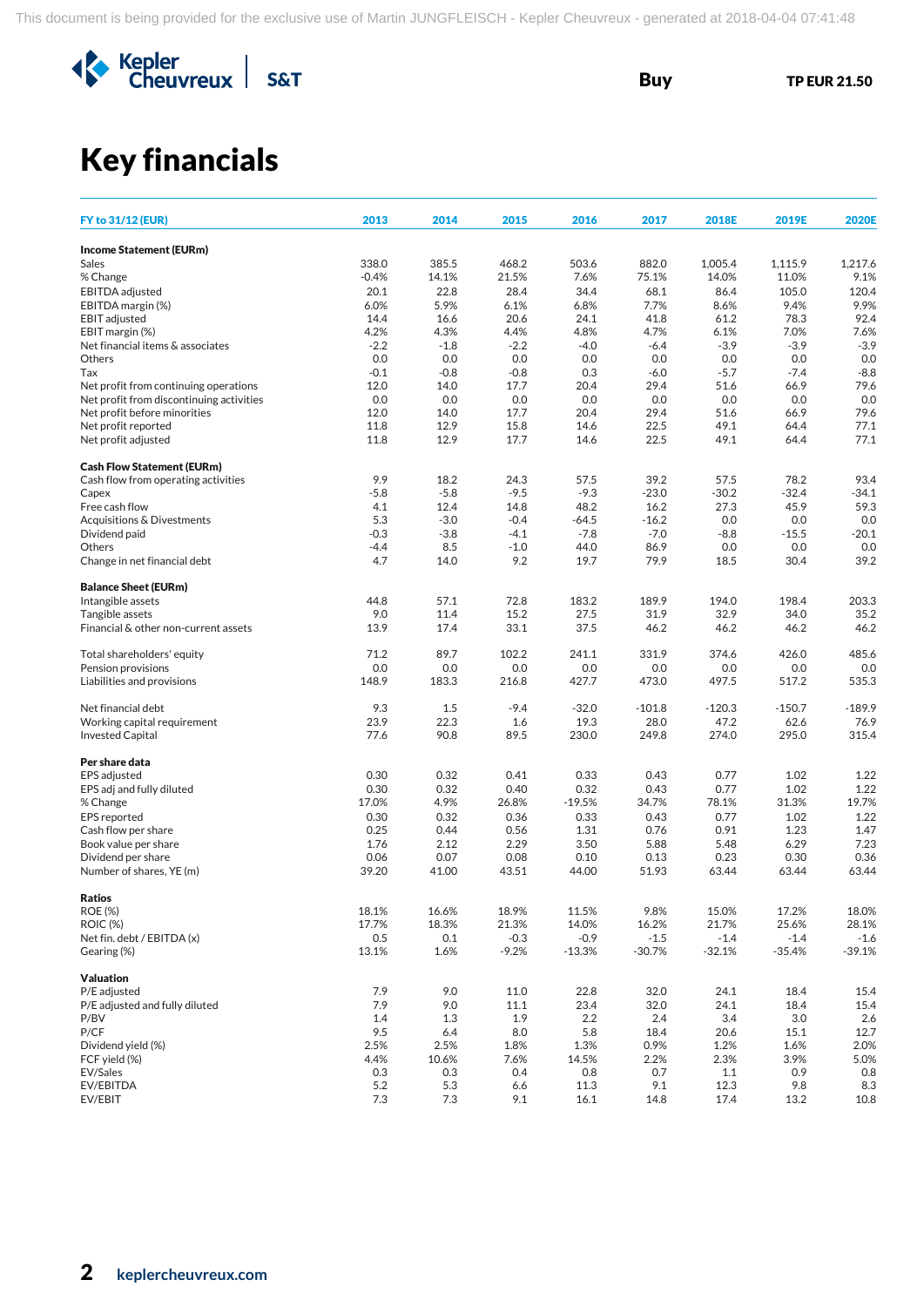

## <sup>3</sup>Research ratings and important disclosures

The term "KEPLER CHEUVREUX" shall, unless the context otherwise requires, mean each of KEPLER CHEUVREUX and its affiliates, subsidiaries and related companies (see "Regulators" table below).

**The investment recommendation(s) referred to in this report was (were) completed on 04/04/2018 5:23 (GMT) and was first disseminated on 04/04/2018 5:35 (GMT).**

**Prices in this report are taken as of the previous day's close (to the date of this report) on the home market unless otherwise stated.**

| Companies mentioned                            |             |                |       |  |  |
|------------------------------------------------|-------------|----------------|-------|--|--|
| Stock                                          | <b>ISIN</b> | <b>Currenc</b> | Price |  |  |
| S&T                                            | ΙΔΩΕ9ΙΜΕ    | LUM            | 18.66 |  |  |
| actset closing prices of 03/04/2018<br>Source: |             |                |       |  |  |

## Disclosure checklist – Potential conflict of interests

**Company Name** 

Companies mentioned

S&T KEPLER CHEUVREUX and the issuer have agreed that KEPLER CHEUVREUX will produce and disseminate investment research on the said issuer as a service to the issuer

#### Organizational and administrative arrangements to avoid and prevent conflicts of interests

KEPLER CHEUVREUX promotes and disseminates independent investment research and have implemented written procedures designed to identify and manage potential conflicts of interest that arise in connection with its research business, which are available upon request. The KEPLER CHEUVREUX research analysts and other staff involved in issuing and disseminating research reports operate independently of KEPLER CHEUVREUX Investment Banking business. Information barriers and procedures are in place between the research analysts and staff involved in securities trading for the account of KEPLER CHEUVREUX or clients to ensure that price sensitive information is handled according to applicable laws and regulations.

It is KEPLER CHEUVREUX' policy not to disclose the rating to the issuer before publication and dissemination. Nevertheless, this document, in whole or in part, and with the exclusion of ratings, target prices and any other information that could lead to determine its valuation, may have been provided to the issuer prior to publication and dissemination, solely with the aim of verifying factual accuracy.

Please refer to **www.keplercheuvreux.com** for further information relating to research and conflict of interest management.

### Analyst disclosures

The functional job title of the person(s) responsible for the recommendations contained in this report is **Equity/Credit Research Analyst** unless otherwise stated on the cover.

#### Name of the Research Analyst(s): Baptiste de Leudeville

**Regulation AC - Analyst Certification:** Each Equity/Credit Research Analyst(s) listed on the front-page of this report, principally responsible for the preparation and content of all or any identified portion of this research report hereby certifies that, with respect to each issuer or security or any identified portion of the report with respect to an issuer or security that the equity research analyst covers in this research report, all of the views expressed in this research report accurately reflect their personal views about those issuer(s) or securities. Each Equity/Credit Research Analyst(s) also certifies that no part of their compensation was, is, or will be, directly or indirectly, related to the specific recommendation(s) or view(s) expressed by that equity research analyst in this research report.

Each Equity/Credit Research Analyst certifies that he is acting independently and impartially from KEPLER CHEUVREUX shareholders, directors and is not affected by any current or potential conflict of interest that may arise from any KEPLER CHEUVREUX activities.

**Analyst Compensation:** The research analyst(s) primarily responsible for the preparation of the content of the research report attest that no part of the analyst's(s') compensation was, is or will be, directly or indirectly, related to the specific recommendations expressed by the research analyst(s) in the research report. The research analyst's(s') compensation is, however, determined by the overall economic performance of KEPLER CHEUVREUX.

**Registration of non-US Analysts**: Unless otherwise noted, the non-US analysts listed on the front of this report are employees of KEPLER CHEUVREUX, which is a non-US affiliate and parent company of Kepler Capital Markets, Inc. a SEC registered and FINRA member broker-dealer. Equity/Credit Research Analysts employed by KEPLER CHEUVREUX, are not registered/qualified as research analysts under FINRA/NYSE rules, may not be associated persons of Kepler Capital Markets, Inc. and may not be subject to NASD Rule 2711 and NYSE Rule 472 restrictions on communications with covered companies, public appearances, and trading securities held by a research analyst account.

#### Research ratings

**Rating ratio Kepler Cheuvreux Q4 2017**

| <b>Rating Breakdown</b>             | $\mathsf{A}$ | в    |
|-------------------------------------|--------------|------|
| Buy                                 | 46%          | 42%  |
| Hold                                | 35%          | 37%  |
| Reduce                              | 17%          | 13%  |
| Not Rated/Under Review/Accept Offer | 2%           | 8%   |
| Total                               | 100%         | 100% |
| Source: KEPLER CHEUVREUX            |              |      |

A: % of all research recommendations

B: % of issuers to which material services of investment firms are supplied

#### 12 months rating history

The below table shows the history of recommendations and target prices changes issued by KEPLER CHEUVREUX research department (Equity and Credit) over a 12 months period.

| <b>Company Name</b> | Date             | <b>Business Line</b> | <b>Rating</b> | Target Price | <b>Closing Price</b> |
|---------------------|------------------|----------------------|---------------|--------------|----------------------|
| S&T (EUR)           | 07/04/2017 08:04 | Equity Research      | Buy           | 14.00        | 11.70                |
|                     | 04/08/2017 08:25 | Equity Research      | Buy           | 18.00        | 14.46                |
|                     | 10/11/2017 09:02 | Equity Research      | Buv           | 19.50        | 15.54                |
|                     | 29/03/2018 08:52 | Equity Research      | Under Review  | 19.50        | 20.06                |
|                     | .                |                      |               |              |                      |

Credit research does not issue target prices. Left intentionally blank.

**Please refer to the following lin[k https://research.keplercheuvreux.com/app/disclosure](https://research.keplercheuvreux.com/app/disclosure/stock/8466) for a full list of investment recommendations issued over the last 12 months by the author(s) and contributor(s) of this report on any financial instruments.**

## Equity research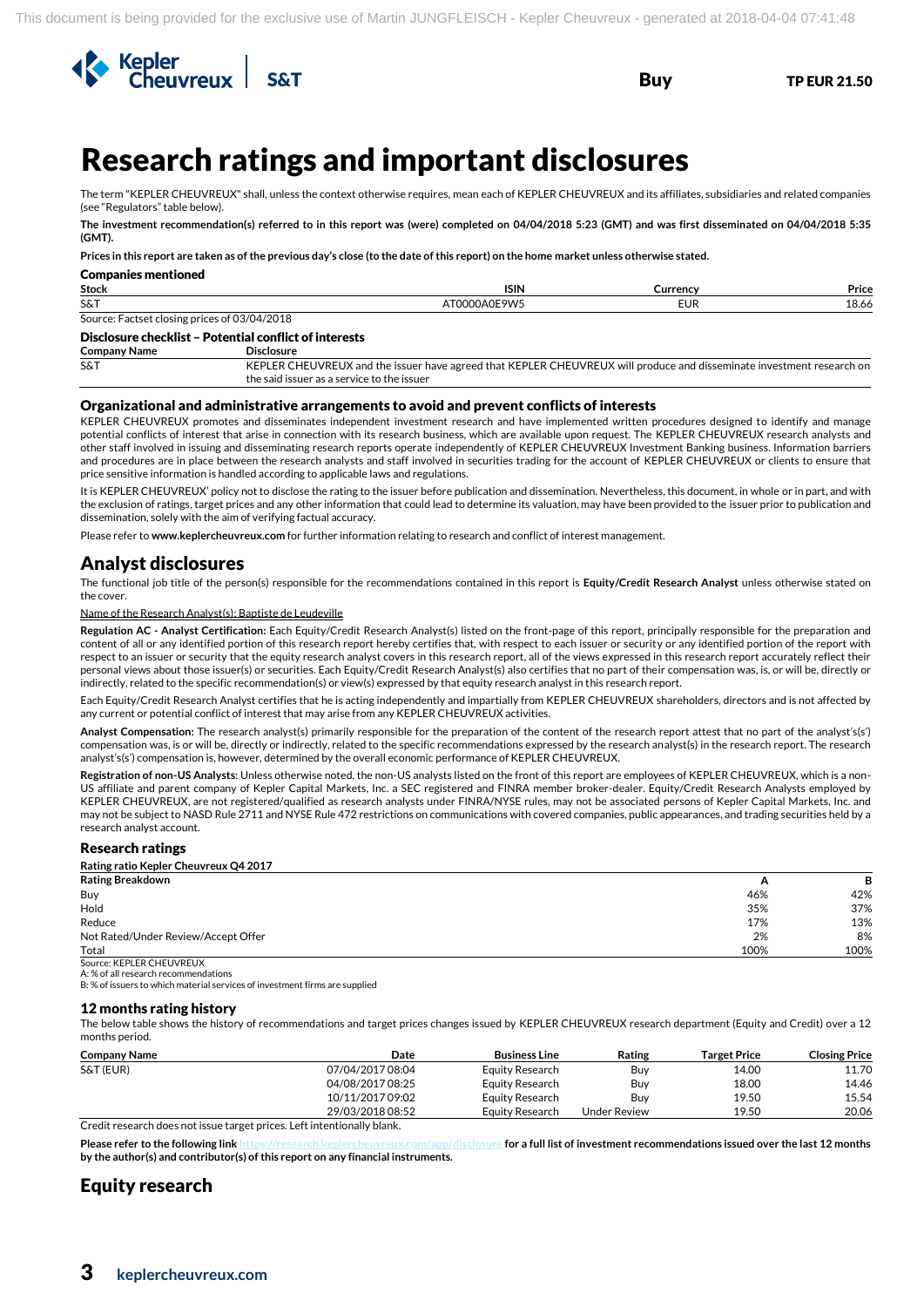

#### Rating system

KEPLER CHEUVREUX equity research ratings and target prices are issued in absolute terms, not relative to any given benchmark. A rating on a stock is set after assessing the twelve months expected upside or downside of the stock derived from the analyst's fair value (target price) and in the light of the risk profile of the company. Ratings are defined as follows:

**Buy**: The minimum expected upside is 10% over next 12 months (the minimum required upside could be higher in light of the company's risk profile).

**Hold**: The expected upside is below 10% (the expected upside could be higher in light of the company's risk profile).

**Reduce:** There is an expected downside.

**Accept offer:** In the context of a total or partial take-over bid, squeeze-out or similar share purchase proposals, the offer price is considered to be fairly valuing the shares.

**Reject offer:** In the context of a total or partial take-over bid, squeeze-out or similar share purchase proposals, the offered price is considered to be undervaluing the shares.

**Under review:** An event occurred with an expected significant impact on our target price and we cannot issue a recommendation before having processed that new information and/or without a new share price reference.

**Not rated**: The stock is not covered.

**Restricted**: A recommendation, target price and/or financial forecast is not disclosed further to compliance and/or other regulatory considerations.

Due to share prices volatility, ratings and target prices may occasionally and temporarily be inconsistent with the above definition.

#### Valuation methodology and risks

Unless otherwise stated in this report, target prices and investment recommendations are determined based on fundamental research methodologies and relies on commonly used valuation methodologies such as Discounted Cash Flow (DCF), valuation multiples comparison with history and peers, Dividend Discount Model (DDM).

Valuation methodologies and models can be highly dependent on macroeconomic factors (such as the price of commodities, exchange rates and interest rates) as well as other external factors including taxation, regulation and geopolitical changes (such as tax policy changes, strikes or war). In addition, investors' confidence and market sentiment can affect the valuation of companies. The valuation is also based on expectations that might change rapidly and without notice, depending on developments specific to individual industries. Whichever valuation method is used there is a significant risk that the target price will not be achieved within the expected timeframe.

Unless otherwise stated, models used are proprietary. Additional information about the proprietary models used in this report is accessible on request.

**KEPLER CHEUVREUX' equity research policy is to update research rating when it deems appropriate in the light of new findings, markets development and any relevant information that can impact the analyst's view and opinion.**

### Credit research

#### Recommendation system (issuer or instrument level)

**Buy:** The analyst has a positive conviction either in absolute or relative valuation terms and/or expects a tightening of the issuer's debt securities spread over a 6 months period.

**Hold:** The analyst has a stable credit fundamental opinion on the issuer and/or performances of the debt securities over a 6 months period.

**Sell:** The analyst expects of a widening of the credit spread to some or all debt securities of the issuer and/or a negative fundamental view over a 6 months period.

**No recommendation**: The analyst does not provide formal, continuous coverage of this issuer and has not assigned a recommendation to the issuer.

**Restricted:** A recommendation, target price and/or financial forecast is not disclosed further to compliance and/or other regulatory considerations.

Recommendations on interest bearing securities mostly focus on the credit spread and on the rating views and methodologies of recognized agencies (S&P, Moody's and Fitch). Ratings and recommendations may differ for a single issuer according the maturity profile, subordination or market valuation of interest bearing securities.

#### Valuation methodology and risks

Unless otherwise stated in this report, recommendations produced on companies covered by KEPLER CHEUVREUX credit research, rely on fundamental analysis combined with a market approach of the interest bearing securities valuations. The methodology employed to assign recommendations is based on the analyst fundamental evaluation of the groups' operating and financial profiles adjusted by credit specific elements.

Valuation methodologies and models can be highly dependent on macroeconomic factors (such as the price of commodities, exchange rates and interest rates) as well as other external factors including taxation, regulation and geopolitical changes (such as tax policy changes, strikes or war) and also on methodologies' changes of recognized agencies. In addition, investors' confidence and market sentiment can affect the valuation of companies. The valuation is also based on expectations that might change rapidly and without notice, depending on developments specific to individual industries.

Unless otherwise stated, models used are proprietary. If nothing is indicated to the contrary, all figures are unaudited. Additional information about the proprietary models used in this report is accessible on request.

**KEPLER CHEUVREUX' credit research policy is to update research rating when it deems appropriate in the light of new findings, markets development and any relevant information that can impact the analyst's view and opinion.** 

#### KEPLER CHEUVREUX research and distribution

| <b>Regulators</b>                        |                                                 |               |
|------------------------------------------|-------------------------------------------------|---------------|
| Location                                 | Regulator                                       | Abbreviation  |
| KEPLER CHEUVREUX S.A - France            | Autorité des Marchés Financiers                 | AMF           |
| KEPLER CHEUVREUX, Sucursal en España     | Comisión Nacional del Mercado de Valores        | <b>CNMV</b>   |
| KEPLER CHEUVREUX. Frankfurt branch       | Bundesanstalt für Finanzdienstleistungsaufsicht | <b>BaFin</b>  |
| KEPLER CHEUVREUX. Milan branch           | Commissione Nazionale per le Società e la Borsa | <b>CONSOB</b> |
| KEPLER CHEUVREUX. Amsterdam branch       | Autoriteit Financiële Markten                   | AFM           |
| Kepler Capital Markets SA, Zurich branch | Swiss Financial Market Supervisory Authority    | <b>FINMA</b>  |
| Kepler Capital Markets, Inc.             | Financial Industry Regulatory Authority         | <b>FINRA</b>  |
| KEPLER CHEUVREUX, London branch          | <b>Financial Conduct Authority</b>              | <b>FCA</b>    |
| KEPLER CHEUVREUX. Vienna branch          | Austrian Financial Services Authority           | <b>FMA</b>    |
| KEPLER CHEUVREUX. Stockholm Branch       | Finansinspektionen                              | <b>FI</b>     |
| KEPLER CHEUVREUX, Oslo Branch            | Finanstilsynet                                  | <b>NFSA</b>   |

KEPLER CHEUVREUX is authorised and regulated by both Autorité de Contrôle Prudentiel and Autorité des Marchés Financiers.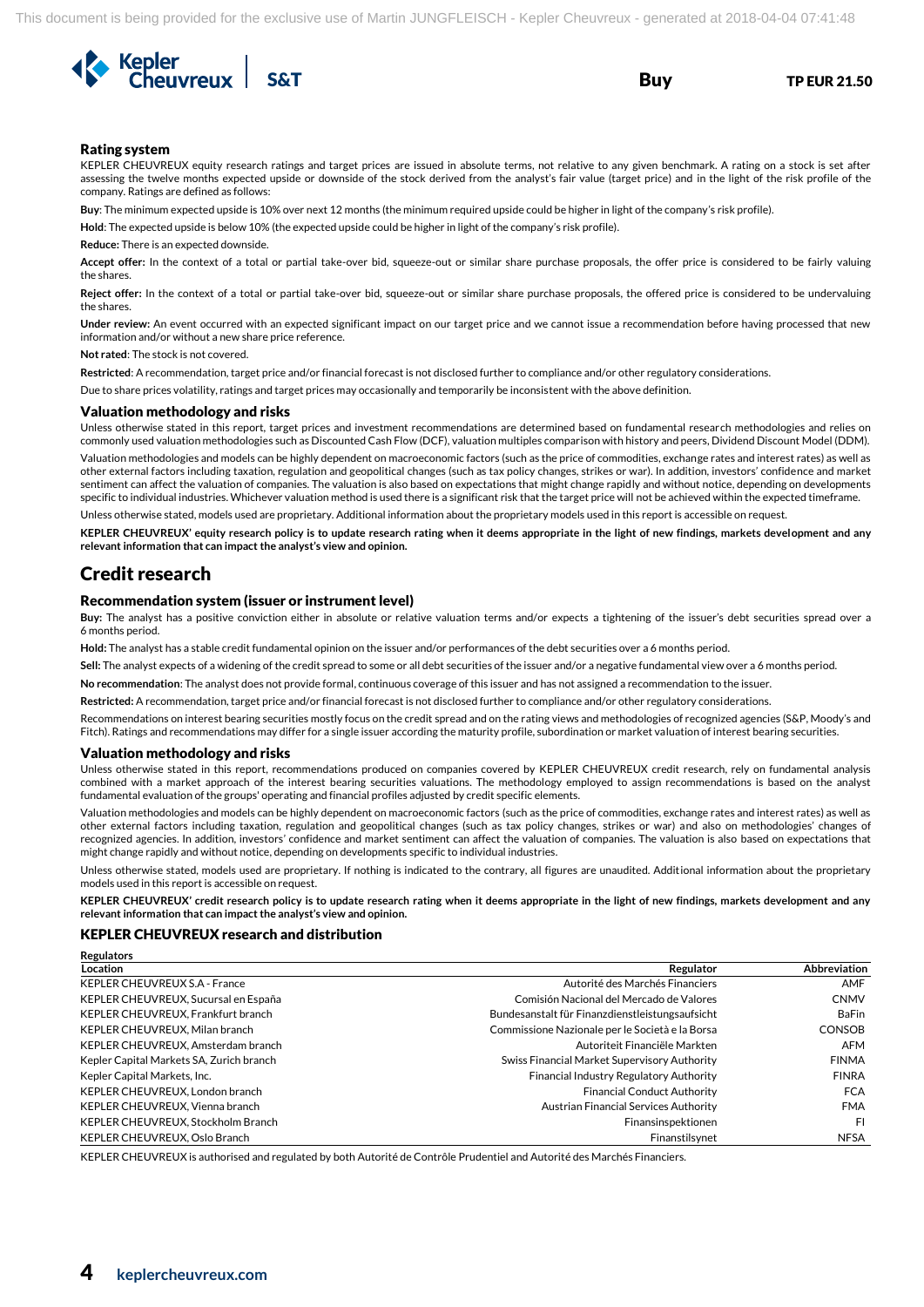

## Legal and disclosure information

## Other disclosures

**This product is not for distribution to retail clients.**

MIFID 2 WARNING: **We remind you that pursuant to MiFID 2, it is your responsibility, as a recipient of this research document, to determine whether or not your firm is impacted by the provisions of the Directive 2014/65/EU of the European Parliament and of the Council of 15 May 2014 on markets in financial instruments ("MiFID 2") regarding the unbundling of research and execution (the "MiFID 2 Research Rules"**)**. Unless, in your own independent assessment, you are of the view that** (1) your firm is not impacted by the MiFID 2 Research Rules; or (2) your firm (i) is impacted by the MiFID 2 Research Rules but (ii) has already contracted with KEPLER CHEUVREUX for the provision of paid research services; or (3)(i) your firm is impacted by the MiFID 2 Research Rules but (ii) has otherwise determined that research documents provided to it constitute a "minor non-monetary benefit" within the meaning of MiFID 2, **please note that your firm is receiving this research document as part of a free trial that will end on 30 March 2018. If you believe that the MiFID 2 Research Rules apply to your firm and you want to continue receiving KEPLER CHEUVREUX research documents in the future, or if instead you wish to stop receiving KEPLER CHEUVREUX research documents, please send an email to [crystal.team@keplercheuvreux.com.](mailto:crystal.team@keplercheuvreux.com)**

The information contained in this publication was obtained from various publicly available sources believed to be reliable, but has not been independently verified by KEPLER CHEUVREUX. KEPLER CHEUVREUX does not warrant the completeness or accuracy of such information and does not accept any liability with respect to the accuracy or completeness of such information, except to the extent required by applicable law.

**This publication is a brief summary and does not purport to contain all available information on the subjects covered. Further information may be available on request.**

**This publication is for information purposes only and shall not be construed as an offer or solicitation for the subscription or purchase or sale of any securities, or as an invitation, inducement or intermediation for the sale, subscription or purchase of any securities, or for engaging in any other transaction.**

Any opinions, projections, forecasts or estimates in this report are those of the author only, who has acted with a high degree of expertise. They reflect only the current views of the author at the date of this report and are subject to change without notice. KEPLER CHEUVREUX has no obligation to update, modify or amend this publication or to otherwise notify a reader or recipient of this publication in the event that any matter, opinion, projection, forecast or estimate contained herein, changes or subsequently becomes inaccurate, or if research on the subject company is withdrawn. The analysis, opinions, projections, forecasts and estimates expressed in this report were in no way affected or influenced by the issuer. The author of this publication benefits financially from the overall success of KEPLER CHEUVREUX.

The investments referred to in this publication may not be suitable for all recipients. Recipients are urged to base their investment decisions upon their own appropriate investigations that they deem necessary. Any loss or other consequence arising from the use of the material contained in this publication shall be the sole and exclusive responsibility of the investor and KEPLER CHEUVREUX accepts no liability for any such loss or consequence. In the event of any doubt about any investment, recipients should contact their own investment, legal and/or tax advisers to seek advice regarding the appropriateness of investing. Some of the investments mentioned in this publication may not be readily liquid investments. Consequently it may be difficult to sell or realise such investments. The past is not necessarily a guide to future performance of an investment. The value of investments and the income derived from them may fall as well as rise and investors may not get back the amount invested. Some investments discussed in this publication may have a high level of volatility. High volatility investments may experience sudden and large falls in their value which may cause losses. International investing includes risks related to political and economic uncertainties of foreign countries, as well as currency risk.

To the extent permitted by applicable law, no liability whatsoever is accepted for any direct or consequential loss, damages, costs or prejudices whatsoever arising from the use of this publication or its contents.

## Country and region disclosures

**United Kingdom:** This document is for persons who are Eligible Counterparties or Professional Clients only and is exempt from the general restriction in section 21 of the Financial Services and Markets Act 2000 on the communication of invitations or inducements to engage in investment activity on the grounds that it is being distributed in the United Kingdom only to persons of a kind described in Articles 19(5) (Investment professionals) and 49(2) (High net worth companies, unincorporated associations, etc.) of the Financial Services and Markets Act 2000 (Financial Promotion) Order 2005 (as amended). It is not intended to be distributed or passed on, directly or indirectly, to any other class of persons. Any investment to which this document relates is available only to such persons, and other classes of person should not rely on this document.

**United States:** This communication is only intended for, and will only be distributed to, persons residing in any jurisdictions where such distribution or availability would not be contrary to local law or regulation. This communication must not be acted upon or relied on by persons in any jurisdiction other than in accordance with local law or regulation and where such person is an investment professional with the requisite sophistication to understand an investment in such securities of the type communicated and assume the risks associated therewith.

This communication is confidential and is intended solely for the addressee. It is not to be forwarded to any other person or copied without the permission of the sender. This communication is provided for information only. It is not a personal recommendation or an offer to sell or a solicitation to buy the securities mentioned. Investors should obtain independent professional advice before making an investment.

**Notice to U.S. Investors:** This material is not for distribution in the United States, except to "major US institutional investors" as defined in SEC Rule 15a-6 ("Rule 15a-6"). KEPLER CHEUVREUX has entered into a 15a-6 Agreement with Kepler Capital Markets, Inc. ("KCM, Inc.") which enables this report to be furnished to certain U.S. recipients in reliance on Rule 15a-6 through KCM, Inc.

Each U.S. recipient of this report represents and agrees, by virtue of its acceptance thereof, that it is a "major U.S. institutional investor" (as such term is defined in Rule 15a-6) and that it understands the risks involved in executing transactions in such securities. Any U.S. recipient of this report that wishes to discuss or receive additional information regarding any security or issuer mentioned herein, or engage in any transaction to purchase or sell or solicit or offer the purchase or sale of such securities, should contact a registered representative of KCM, Inc.

KCM, Inc. is a broker-dealer registered with the Securities and Exchange Commission ("SEC") under the U.S. Securities Exchange Act of 1934, as amended, Member of the Financial Industry Regulatory Authority ("FINRA") and Member of the Securities Investor Protection Corporation ("SIPC"). Pursuant to SEC Rule 15a-6, you must contact a Registered Representative of KCM, Inc. if you are seeking to execute a transaction in the securities discussed in this report. You can reach KCM, Inc. at Tower 49, 12 East 49th Street, Floor 36, New York, NY 10017, Compliance Department (212) 710-7625; Operations Department (212) 710-7606; Trading Desk (212) 710-7602. Further information is also available at www.keplercheuvreux.com. You may obtain information about SIPC, including the SIPC brochure, by contacting SIPC directly at 202-371-8300; website: http://www.sipc.org/.

KCM, Inc. is a wholly owned subsidiary of KEPLER CHEUVREUX. KEPLER CHEUVREUX , registered on the Paris Register of Companies with the number 413 064 841 (1997 B 10253), whose registered office is located at 112 avenue Kléber, 75016 Paris, is authorised and regulated by both Autorité de Contrôle Prudentiel (ACP) and Autorité des Marchés Financiers (AMF).

Nothing herein excludes or restricts any duty or liability to a customer that KCM. Inc. may have under applicable law. Investment products provided by or through KCM. Inc. are not insured by the Federal Deposit Insurance Corporation and are not deposits or other obligations of any insured depository institution, may lose value and are not guaranteed by the entity that published the research as disclosed on the front page and are not guaranteed by KCM, Inc.

Investing in non-U.S. Securities may entail certain risks. The securities referred to in this report and non-U.S. issuers may not be registered under the U.S. Securities Act of 1933, as amended, and the issuer of such securities may not be subject to U.S. reporting and/or other requirements. Rule 144A securities may be offered or sold only to persons in the U.S. who are Qualified Institutional Buyers within the meaning of Rule 144A under the Securities Act. The information available about non-U.S. companies may be limited, and non-U.S. companies are generally not subject to the same uniform auditing and reporting standards as U.S. companies. Securities of some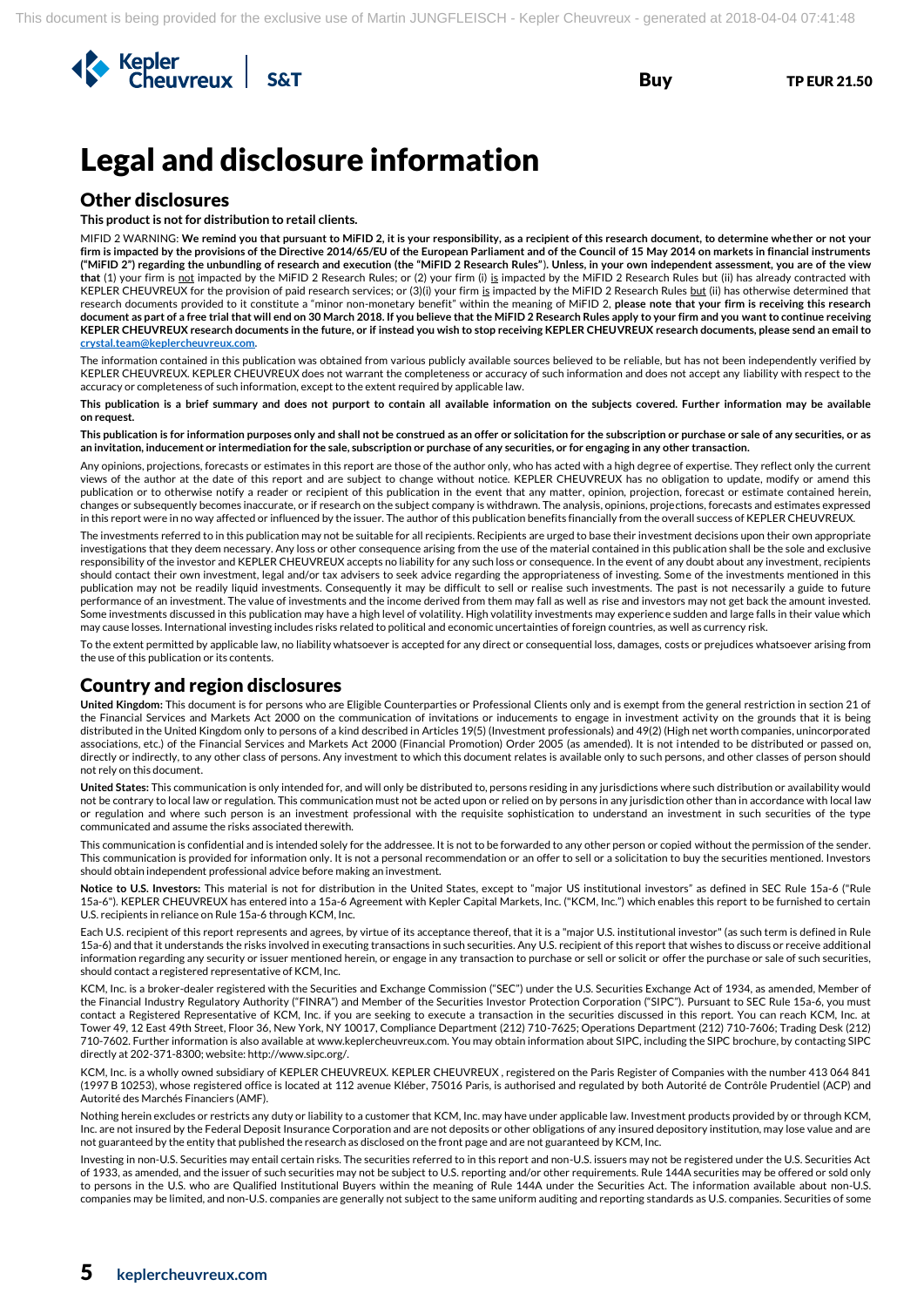

non-U.S. companies may not be as liquid as securities of comparable U.S. companies. Securities discussed herein may be rated below investment grade and should therefore only be considered for inclusion in accounts qualified for speculative investment.

Analysts employed by KEPLER CHEUVREUX SA, a non-U.S. broker-dealer, are not required to take the FINRA analyst exam. The information contained in this report is intended solely for certain "major U.S. institutional investors" and may not be used or relied upon by any other person for any purpose. Such information is provided for informational purposes only and does not constitute a solicitation to buy or an offer to sell any securities under the Securities Act of 1933, as amended, or under any other U.S. federal or state securities laws, rules or regulations. The investment opportunities discussed in this report may be unsuitable for certain investors depending on their specific investment objectives, risk tolerance and financial position.

In jurisdictions where KCM, Inc. is not registered or licensed to trade in securities, or other financial products, transactions may be executed only in accordance with applicable law and legislation, which may vary from jurisdiction to jurisdiction and which may require that a transaction be made in accordance with applicable exemptions from registration or licensing requirements.

The information in this publication is based on sources believed to be reliable, but KCM, Inc. does not make any representation with respect to its completeness or accuracy. All opinions expressed herein reflect the author's judgment at the original time of publication, without regard to the date on which you may receive such information, and are subject to change without notice.

KCM, Inc. and/or its affiliates may have issued other reports that are inconsistent with, and reach different conclusions from, the information presented in this report. These publications reflect the different assumptions, views and analytical methods of the analysts who prepared them. Past performance should not be taken as an indication or guarantee of future performance, and no representation or warranty, express or implied, is provided in relation to future performance.

KCM, Inc. and any company affiliated with it may, with respect to any securities discussed herein: (a) take a long or short position and buy or sell such securities; (b) act as investment and/or commercial bankers for issuers of such securities; (c) act as market makers for such securities; (d) serve on the board of any issuer of such securities; and (e) act as paid consultant or advisor to any issuer. The information contained herein may include forward-looking statements within the meaning of U.S. federal securities laws that are subject to risks and uncertainties. Factors that could cause a company's actual results and financial condition to differ from expectations include, without limitation: political uncertainty, changes in general economic conditions that adversely affect the level of demand for the company's products or services, changes in foreign exchange markets, changes in international and domestic financial markets and in the competitive environment, and other factors relating to the foregoing. All forward-looking statements contained in this report are qualified in their entirety by this cautionary statement.

**France:** This publication is issued and distributed in accordance with Articles L.544-1 and seq and R. 621-30-1 of the Code Monétaire et Financier and with Articles 313 25 to 313-27 and 315-1 and seq of the General Regulation of the Autorité des Marchés Financiers (AMF).

**Germany:** This report must not be distributed to persons who are retail clients in the meaning of Sec. 31a para. 3 of the German Securities Trading Act (Wertpapierhandelsgesetz – "WpHG"). This report may be amended, supplemented or updated in such manner and as frequently as the author deems.

**Italy:** This document is issued by KEPLER CHEUVREUX Milan branch, authorised in France by the Autorité des Marchés Financiers (AMF) and the Autorité de Contrôle Prudentiel (ACP) and registered in Italy by the Commissione Nazionale per le Società e la Borsa (CONSOB) and is distributed by KEPLER CHEUVREUX. This document is for Eligible Counterparties or Professional Clients only as defined by the CONSOB Regulation 16190/2007 (art. 26 and art. 58).Other classes of persons should not rely on this document. Reports on issuers of financial instruments listed by Article 180, paragraph 1, letter a) of the Italian Consolidated Act on Financial Services (Legislative Decree No. 58 of 24/2/1998, as amended from time to time) must comply with the requirements envisaged by articles 69 to 69-novies of CONSOB Regulation 11971/1999. According to these provisions KEPLER CHEUVREUX warns on the significant interests of KEPLER CHEUVREUX indicated in Annex 1 hereof, confirms that there are not significant financial interests of KEPLER CHEUVREUX in relation to the securities object of this report as well as other circumstance or relationship with the issuer of the securities object of this report (including but not limited to conflict of interest, significant shareholdings held in or by the issuer and other significant interests held by KEPLER CHEUVREUX or other entities controlling or subject to control by KEPLER CHEUVREUX in relation to the issuer which may affect the impartiality of this document]. Equities discussed herein are covered on a continuous basis with regular reports at results release. Reports are released on the date shown on cover and distributed via print and email. KEPLER CHEUVREUX branch di Milano analysts is not affiliated with any professional groups or organisations. All estimates are by KEPLER CHEUVREUX unless otherwise stated.

**Spain:** This document is only intended for persons who are Eligible Counterparties or Professional Clients within the meaning of Article 78bis and Article 78ter of the Spanish Securities Market Act. It is not intended to be distributed or passed on, directly or indirectly, to any other class of persons. This report has been issued by KEPLER CHEUVREUX Sucursal en España registered in Spain by the Comisión Nacional del Mercado de Valores (CNMV) in the foreign investments firms registry and it has been distributed in Spain by it or by KEPLER CHEUVREUX authorised and regulated by both Autorité de Contrôle Prudentiel and Autorité des Marchés Financiers. There is no obligation to either register or file any report or any supplemental documentation or information with the CNMV. In accordance with the Spanish Securities Market Law (Ley del Mercado de Valores), there is no need for the CNMV to verify, authorise or carry out a compliance review of this document or related documentation, and no information needs to be provided.

**Switzerland:** This publication is intended to be distributed to professional investors in circumstances such that there is no public offer. This publication does not constitute a prospectus within the meaning of Articles 652a and 1156 of the Swiss Code of Obligations.

**Canada:** The information provided in this publication is not intended to be distributed or circulated in any manner in Canada and therefore should not be construed as any kind of financial recommendation or advice provided within the meaning of Canadian securities laws.

**Other countries:** Laws and regulations of other countries may also restrict the distribution of this report. Persons in possession of this document should inform themselves about possible legal restrictions and observe them accordingly.

**None of the material, nor its content may be altered in anyway, transmitted to, copied or distributed to any other party, in whole or in part, unless otherwise agreed with KEPLER CHEUVREUX in writing.**